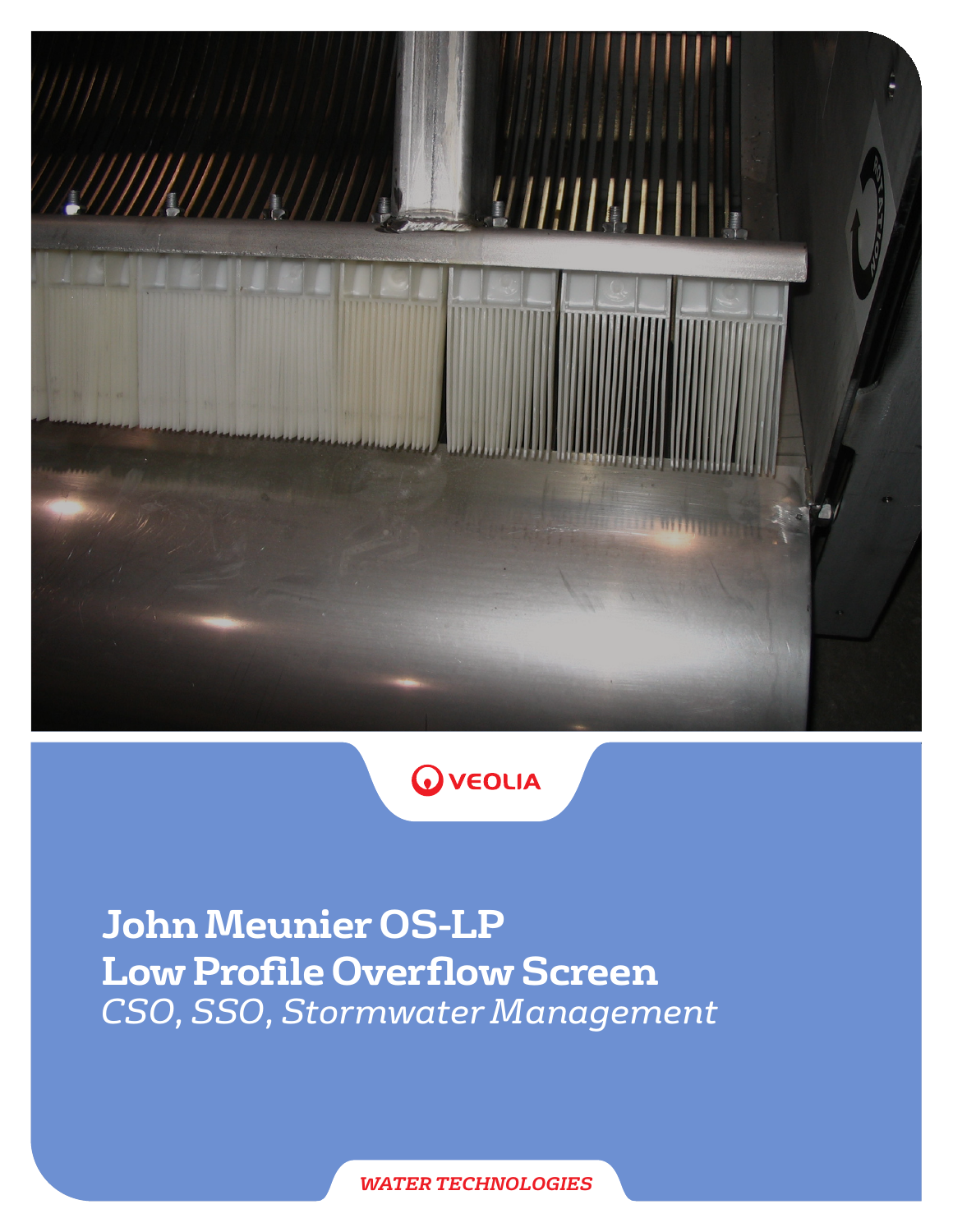# John Meunier OS-LP, Low Profile Overflow Screen

### **Application**

Floatables control is one of the nine minimum controls of the 1994 US EPA CSO Control Policy, which offers guidance on how to effectively meet the pollution control goals of the Clean Water ACT.

The John Meunier OS-LP Low Profile Overflow Screen was specifically designed to remove floatables and debris during sewer overflow events, while maximizing in-line retention and the hydraulic capacity of the site.

#### **Operation**

As the water level in the collection system reaches the top of the overflow weir, a level detector activates the cleaning mechanism. As the water overflows, it passes over a profiled weir before reaching the horizontal arced bar screen. This profiled weir reduces the hydraulic jump and directs the outfall flow closer to the weir wall. As a result, the screening surface is optimized; allowing greater flows with reduced upstream water levels (Figure 1) and maximizing the hydraulic footprint.

Floatables and debris retained by the bar screen are directed by the rake arms and surface flow to a downstream trough. The hydraulic kinetic energy generated by the improved profile tends to push the screenings along the bars, instead of through the bars. This radically increases the removal efficiency of the OS-LP overflow screen. Once in the trough, the collected

screenings can be either sluiced back into the collection system downstream from the overflow chamber or collected in a detention tank for disposal at a later time.

At the end of the overflow event, the John Meunier OS-LP Low Profile Overflow Screen continues to operate for a set period of time to ensure the bar screen is clean for the next overflow event. The rake mechanism also operates periodically during dry time flow conditions to ensure mechanical readiness.

Should the maximum water level exceed the screen capacity, the bar screen design allows the excess flow to bypass to the chamber overflow structure without having to depend on any other emergency measures.



*Figure 1: Effects of the profiled overflow weir*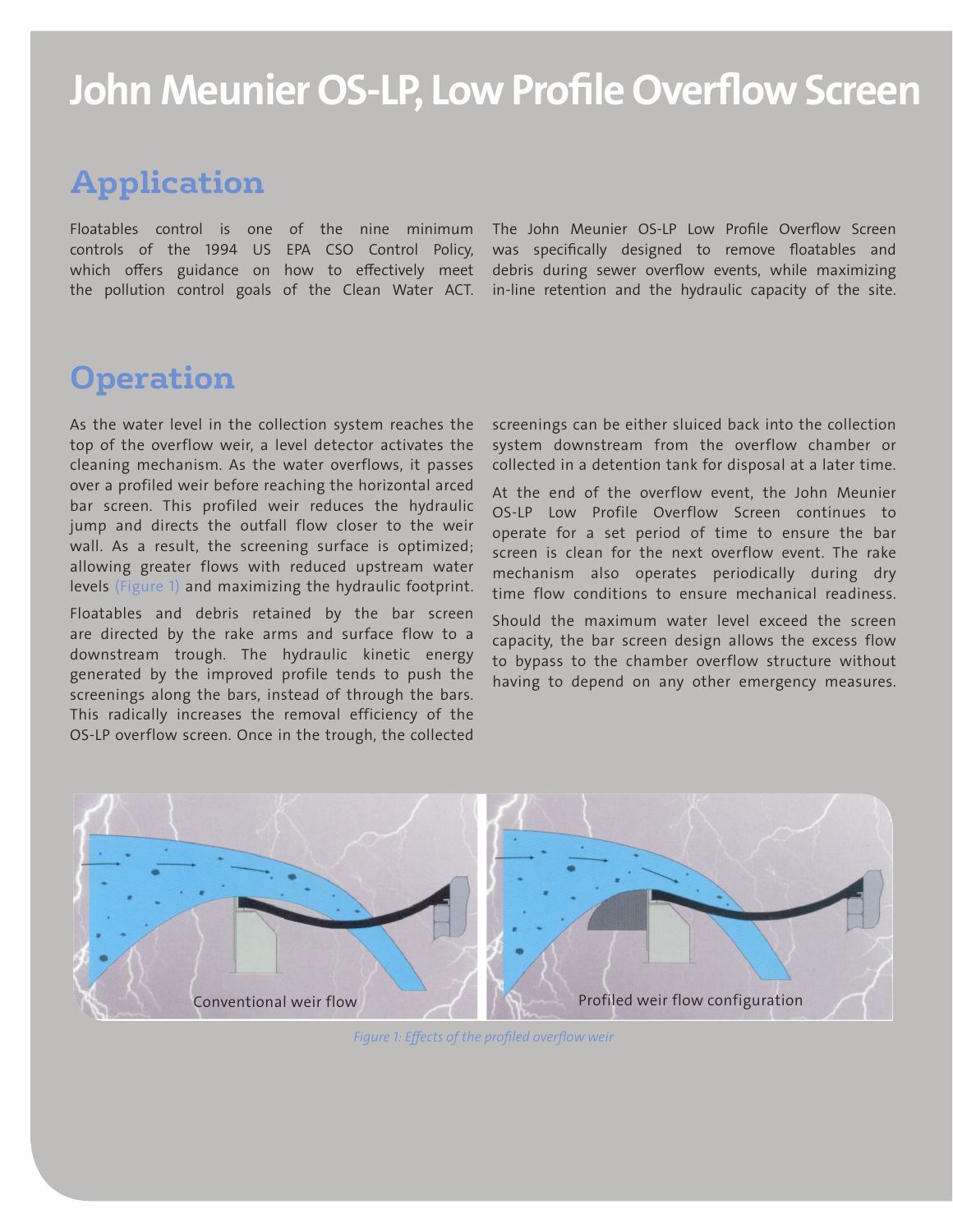## **Features and Benefits**

- Designed to US EPA standards
- Bar spacing as fine as ¼" (6mm)
- Optimized hydraulic design
- • Minimal upstream headloss
- Maximum hydraulic footprint ratio
- Self-adjusting polymer combs mounted on a rotary rake arm
- • Simple and robust stainless steel construction
- Electric or hydraulically driven motors
- Interchangeable, modular bar sections
- Downstream, self-cleaning collection trough

## **Selection**

The John Meunier OS-LP Low Profile Overflow Screen is available in three standard sizes:

| <b>Model</b> | <b>Design Flow</b><br>$L/s/m$ [MGD/ft] | <b>Design Head</b><br>$mm$ [in] | <b>Rake Arm Radius</b><br>$mm$ [in] |
|--------------|----------------------------------------|---------------------------------|-------------------------------------|
|              | 290[2.02]                              | $275$ [11]                      | 450 [18]                            |
|              | 550[3.83]                              | 400 [16]                        | 600 [24]                            |
|              | 1080 [7.51]                            | 600 [24]                        | 900 [36]                            |

To prevent downstream submergence, the outfall pipe capacity should be higher than the upstream pipe capacity. Easy access, in front and back of the screen structure, must be provided for maintenance.



*Figure 2: OS-LP Typical Installation*